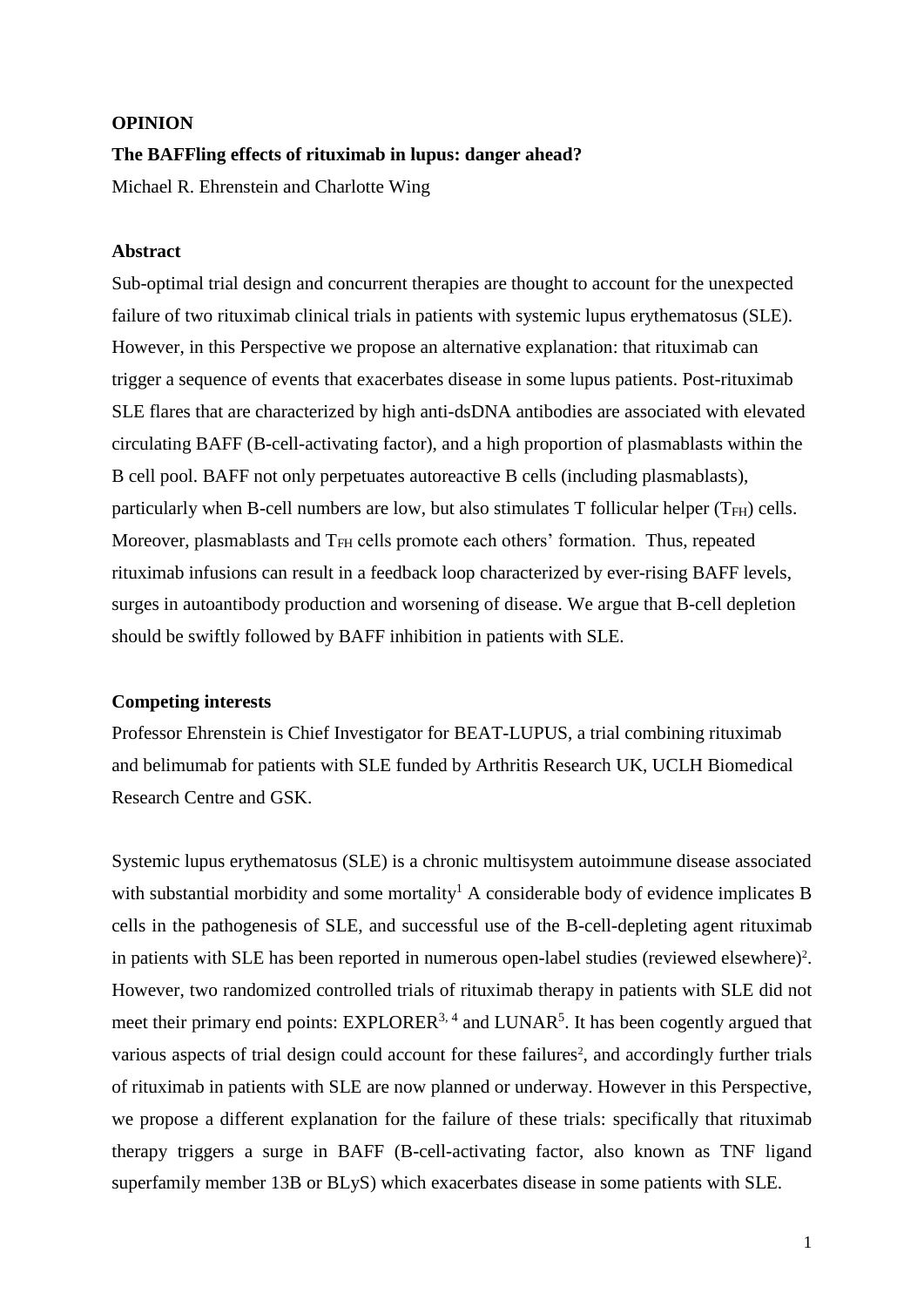#### **Plasmablasts and SLE flare**

Patients with SLE respond differentially to rituximab according to their anti-dsDNA antibody levels, the duration of B-cell depletion, and the type of B cell that dominates the early repopulation phase. Disease returns most quickly in patients whose B cells repopulate rapidly<sup>[6](#page-8-5)</sup>. In this section, we discuss the evidence that an increased frequency of circulating plasmablasts found in the B-cell pool following rituximab therapy is associated with lupus flares characterised by high anti-DNA antibody levels.

Among patients with SLE who relapse after rituximab therapy, those with high antidsDNA antibody levels have significantly fewer B-cells at the time of relapse compared to those who flare without increased anti-DNA antibodies<sup>[6](#page-8-5)</sup>. Post-rituximab flare in patients with high anti-dsDNA antibodies was characterized by an increased percentage of circulating plasmablasts within the repopulating B cell pool, compared to patients who remained in remission and those who relapsed without increased anti-DNA antibodies<sup>6</sup>[.](#page-8-5) Elevated plasmablast numbers following rituximab treatment has been associated with a shorter interval to subsequent relapse<sup>[7](#page-8-6)</sup>. An increased frequency of peripheral blood plasmablasts is also associated with active disease in patients with SLE, and this B-cell subset is considered to have a role in driving disease<sup>[8](#page-8-7)</sup>. The number of  $CD27^{\text{high}}$  plasmablasts in patients with SLE is strongly correlated with SLE disease activity indices, and with anti-dsDNA antibodies<sup>[9](#page-8-8)</sup>. Despite low overall B-cell numbers following B-cell depletion therapy, a high percentage of plasmablasts, presumably producing autoantibodies, within the residual B-cell pool could trigger an SLE flare. Patients who have a high proportion of plasmablasts also often have few transitional B cells, a compartment rich in regulatory B cells. Deficiency in this suppressive population could contribute to an earlier relapse in disease<sup>[10](#page-8-9)</sup>.

Human peripheral blood plasmablasts promote the differentiation of T follicular helper ( $T<sub>FH</sub>$ ) cells, partly via IL-6<sup>[11,](#page-9-0) [12](#page-9-1)</sup>. T<sub>FH</sub> cells can in turn stimulate plasmablast formation, thereby creating a positive feedback loop and perpetuating disease (Fig. 1). In support of these observations in humans, differentiation of T<sub>FH</sub> cells in mouse models of infection is also dependent upon B-cell production of  $IL-6^{13}$  $IL-6^{13}$  $IL-6^{13}$ . The frequency of T<sub>FH</sub> cells correlates with plasmablast numbers, anti-dsDNA antibody levels and disease activity (particularly the severity of glomerulonephritis) in  $SLE<sup>14-16</sup>$  $SLE<sup>14-16</sup>$  $SLE<sup>14-16</sup>$ . Moreover, circulating T<sub>FH</sub> cells in patients with SLE are capable of driving differentiation of B cells into plasmablasts *in vitro*[17](#page-9-4). Ectopic clusters of TFH cells and B cells are present in the inflamed kidneys of patients with SLE and,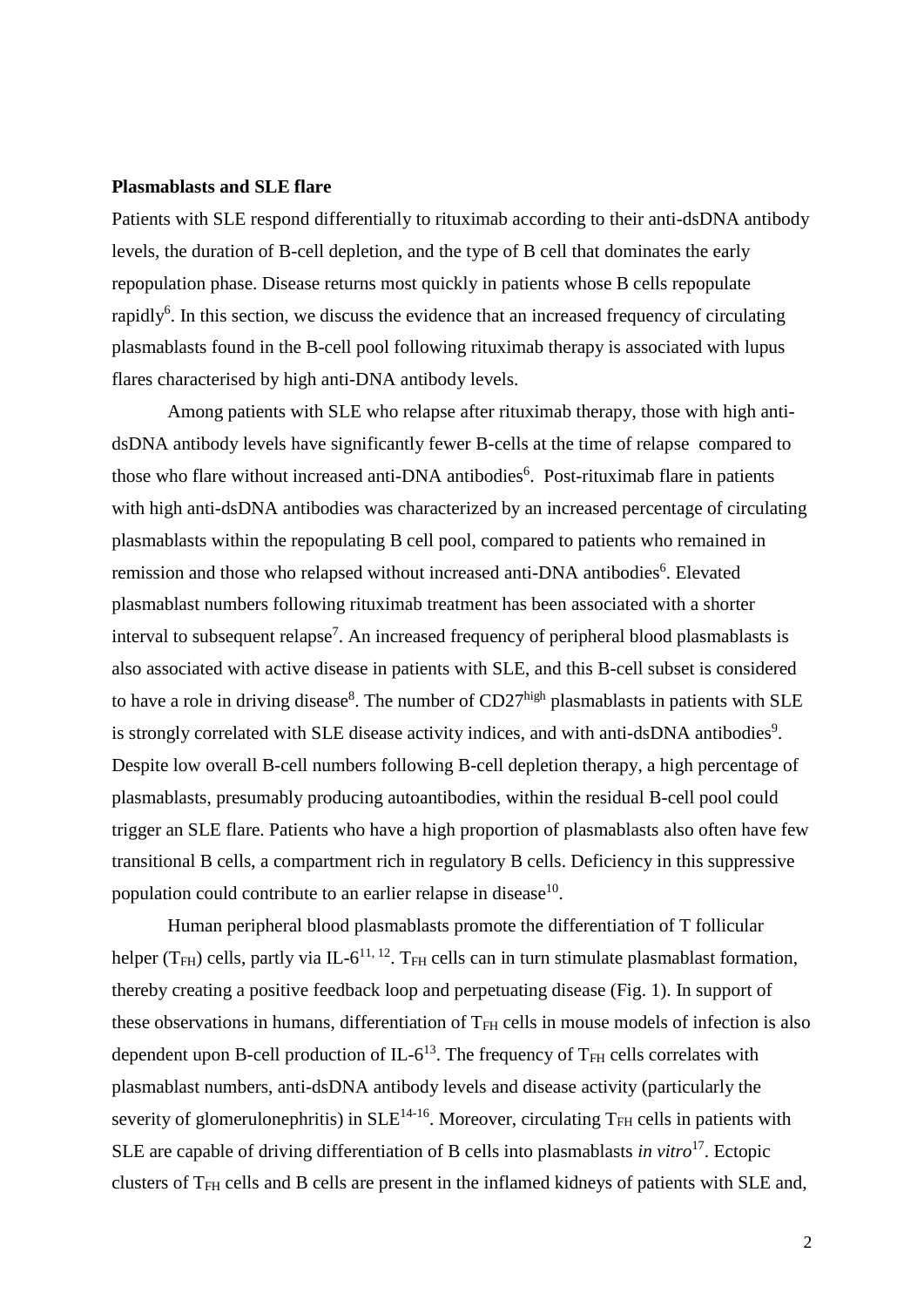together with conventional germinal centre formation, probably contribute to the pathogenesis of this disease<sup>[18](#page-9-5)</sup>. Evidence from animal models of lupus suggests that abnormal germinal centre activity and T<sub>FH</sub> cells orchestrate the generation of lupus-related autoantibodies. Mice homozygous for *Rc3h1san* (the *san* allele encoding the sanroque form of roquin-1, a RING-type ubiquitin ligase) develop germinal centres, excessive  $T<sub>FH</sub>$  cell numbers and features of lupus such as glomerulonephritis <sup>[19](#page-9-6)</sup>. Adoptive transfer of sanroqueexpressing T<sub>FH</sub> cells into wild-type recipients resulted in spontaneous germinal centre formation, underscoring the direct role of T<sub>FH</sub> cells in lupus-associated autoimmunity. In another lupus model, BXD2 mice, T<sub>FH</sub> cells drive the increased autoantibody levels and enhanced germinal centre B-cell responses through an IL-21 dependent mechanism<sup>[20](#page-9-7)</sup>.

## **Rituximab disturbs BAFF homeostasis**

The predominance of plasmablasts in the repopulated B cells (in the context of overall B-cell lymphopenia) and the potential of plasmablasts to drive  $T<sub>FH</sub>$  cell formation might encourage clinicians to consider the use of increasing doses of rituximab, as has been suggested for rheumatoid arthritis  $(RA)^{21}$  $(RA)^{21}$  $(RA)^{21}$ . However, post-rituximab SLE flares that are accompanied by elevated anti-dsDNA antibody levels and low B-cell numbers are closely associated with increased BAFF levels<sup>[22](#page-9-9)</sup>. BAFF is an important physiological mediator of B-cell homeostasis, and has a role in regulating survival and self-tolerance during B-cell development<sup>[23](#page-9-10)</sup>. Serum BAFF is elevated immediately after rituximab therapy in patients with SLE, but initial reports indicated that BAFF levels reverted to pretreatment values by 6 months, and was not associated with clinical relapse<sup>[24](#page-9-11)</sup>. Similar observations were made in patients with RA treated with rituximab, in whom BAFF levels normalized upon B-cell repopulation and did not correlate with disease relapse<sup>[25](#page-9-12)</sup>. Although these early data did not suggest that elevated BAFF levels directly contributed to disease flare post-rituximab the repopulated B-cells could be initially skewed towards an autoreactive repertoire<sup>[23](#page-9-10)</sup>. Whether a transient elevation in serum BAFF that returned to baseline prior to a relapse in disease would have an enduring adverse impact upon the B-cell repertoire remained uncertain. However, a subsequent study clearly showed that elevated BAFF levels can persist in patients with SLE but only in those who relapse with high anti-dsDNA antibody levels after rituximab treatment<sup>[22](#page-9-9)</sup>, and that these high BAFF levels are likely to provide an environment in which autoreactive B cells flourish. By contrast, patients who flare following B-cell depletion but do not display high anti-dsDNA antibody levels do not have elevated serum BAFF.

Studies in transgenic mice suggest that survival of autoreactive B-cell clones requires

3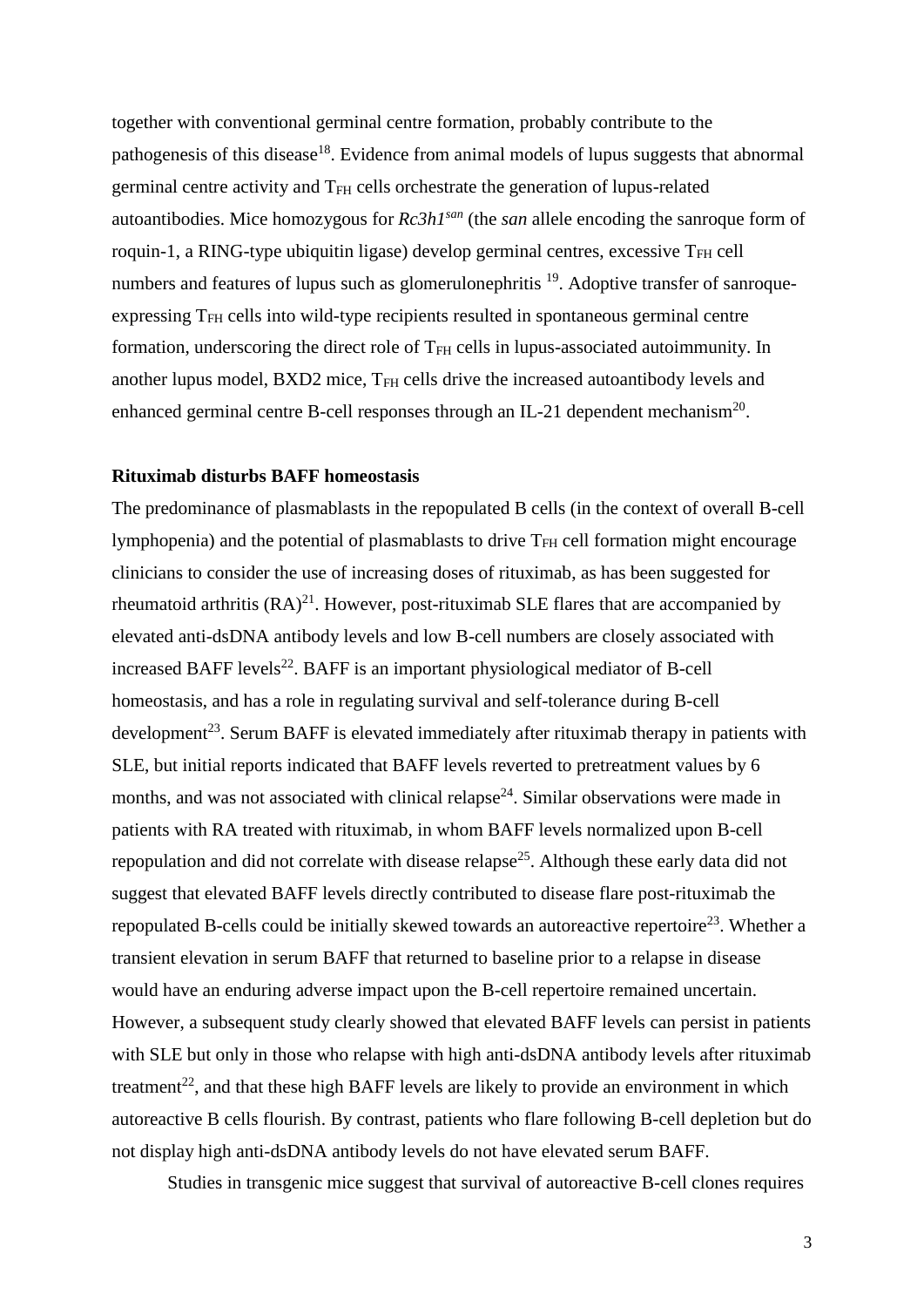higher levels of BAFF than does maintenance of the self-tolerant population<sup>[26](#page-9-13)</sup>. Consequently, elevated BAFF lowers the stringency of B-cell selection and thereby rescues autoreactive clones that would otherwise be deleted<sup>[27-29](#page-9-14)</sup>. In addition, BAFF supports the survival of plasmablasts,<sup>[30](#page-9-15)</sup> whereas BAFF inhibition reduces the differentiation of naive marginal zone B cells into plasmablasts $31$ . Increased production of BAFF by dendritic cells promotes plasmablast formation in patients with  $SLE^{32}$  $SLE^{32}$  $SLE^{32}$ . Rising levels of BAFF following rituximab therapy, coupled with reduced B-cell competition, could remove the brakes on autoreactive B cells (including plasmablasts) and thereby trigger an SLE flare (Fig. 2).

BAFF was first linked to lupus-like autoimmunity following the finding that mice engineered to constitutively express BAFF develop a lupus-like syndrome associated with autoantibodies against nuclear antigens<sup>[33,](#page-9-18) [34](#page-10-0)</sup>. Serum BAFF is elevated in lupus-prone NZB/W F1 mice and treatment of these mice with a BAFF antagonist ameliorated the progression of disease and improved survival<sup>[35](#page-10-1)</sup>. Clinical studies demonstrate that BAFF is overexpressed, either intermittently or persistently, in many patients with  $SLE^{36, 37}$  $SLE^{36, 37}$  $SLE^{36, 37}$  $SLE^{36, 37}$ , and that levels of BAFF correlate with serological and clinical indices of disease activity in such patients $38, 39$  $38, 39$ . Myeloid cells, B and T cells, and neutrophils are all thought to contribute to the BAFF excess observed in SLE, which is induced by a variety of signals (including type I interferons<sup>[40-42](#page-10-6)</sup> and TLR9 activation<sup>[43](#page-10-7)</sup>). In addition, the B-cell lymphopenia associated with active  $SLE^8$  $SLE^8$ could also trigger a compensatory release of BAFF. Belimumab, a BAFF-neutralizing monoclonal antibody, has shown modest efficacy in phase 3 clinical trials, in patients with joint and skin manifestations of SLE, validating BAFF as an important novel therapeutic target<sup>[44](#page-10-8)</sup>. Another therapeutic reagent that targets BAFF, tabalumab, has also shown some promise in phase 3 clinical trials, although a number of key end points were not achieved<sup>[45,](#page-10-9) [46](#page-10-10)</sup>.

Some debate remains as to which of the interactions between BAFF and its three receptors holds the key to pathogenicity in SLE, and it is possible that they all contribute. Knockout studies in the NZM 2328 lupus-prone mouse have demonstrated that any single BAFF receptor is dispensable to the development of lupus. [47](#page-10-11) *In vitro,* BAFF has a proliferative effect on human mesangial cells via a BAFF–BAFF-R (also known as TNF receptor superfamily member 13C) interaction on the cell membrane<sup>[48](#page-10-12)</sup>. In BAFF transgenic mice, deletion of TACI (also known as TNF receptor superfamily member 13B) on B cells protects against BAFF-mediated autoimmunity<sup>[49](#page-10-13)</sup>. The least well-studied BAFF receptor (BCMA, also known as TNF receptor superfamily member 17) has a role in maintaining the survival of plasma cells,<sup>[50](#page-10-14)</sup> but its exact role in autoimmunity remains unclear  $51, 52$  $51, 52$ . The generation of two different BCMA-deficient lupus-prone mouse models, B6.lpr *Tnfrsf17*<sup>-/-</sup>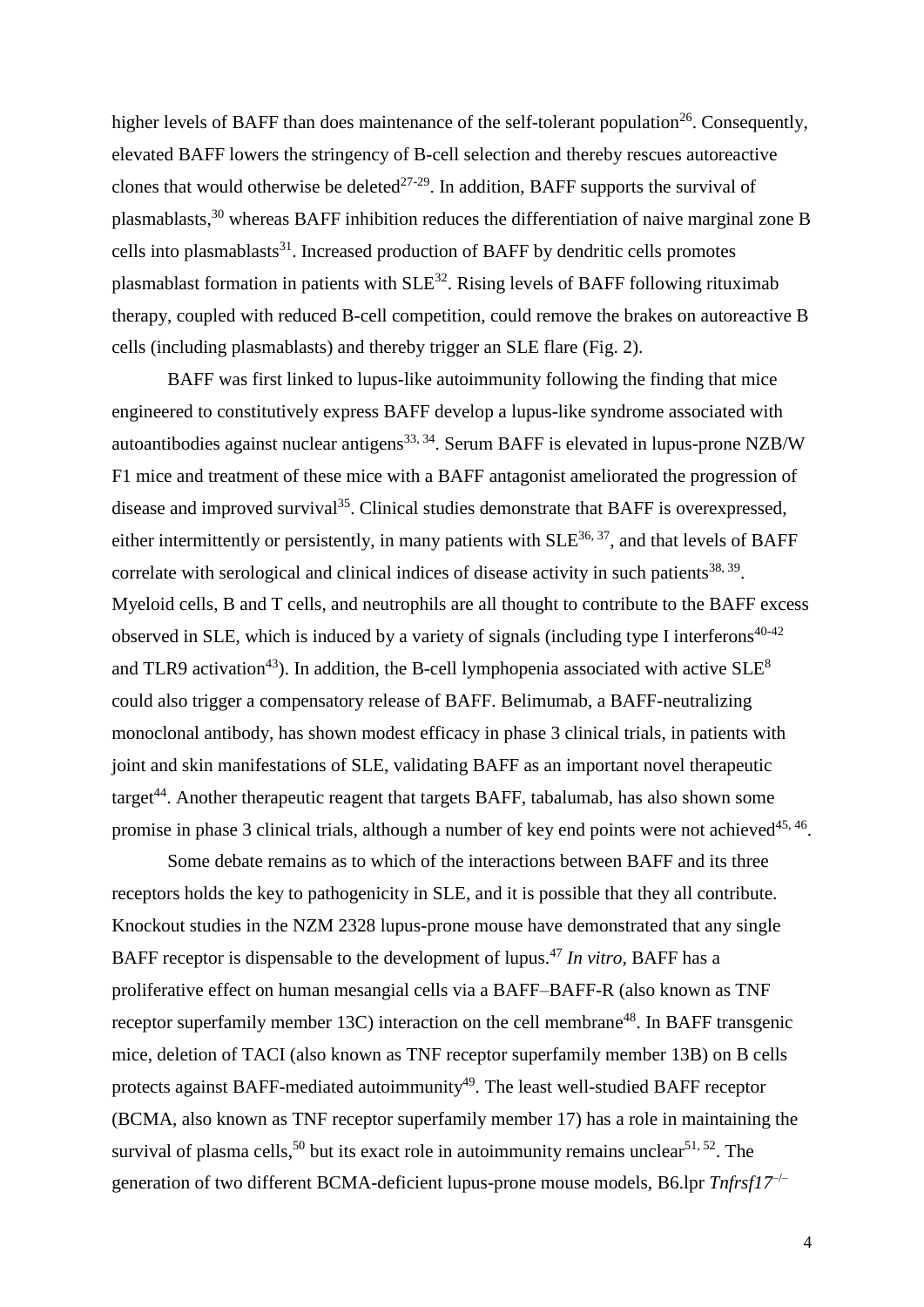and Nba2  $Tnfrsf17^{-/-}$  mice, which were expected to display milder disease than their wildtype counterparts, in fact developed accelerated proliferation of B cells and plasma cells with increased autoantibody production and early lethality<sup>[53](#page-10-17)</sup>. These observations suggest that in the context of autoimmunity, BCMA might in fact have an inhibitory role in B-cell activation<sup>[53](#page-10-17)</sup>. However, BCMA deficiency in an alternative mouse model of lupus (NZM 2328) resulted in similar morbidity to that observed in the wild-type NZM 2328 mouse<sup>[47](#page-10-11)</sup>. Interestingly, subsequent experiments in these mice with varying pairs of BAFF receptor deletions resulted in different clinical courses of disease: mice with BAFF-R and TACI deletions, or BAFF-R and BCMA deletions, developed attenuated disease<sup>[54](#page-10-18)</sup>.

BAFF is also involved in regulation of  $T<sub>FH</sub>$  cells (Fig. 1). BAFF directly stimulates  $T-$ cell proliferation and cytokine production<sup>[55,](#page-10-19) [56](#page-11-0)</sup>; moreover, BAFF blockade in BCMAdeficient, autoimmune disease-prone mice resulted in markedly reduced numbers of  $T<sub>FH</sub>$  cells (as well as reductions in germinal centre B cells and plasma cells) in the spleens of these mice, suggesting an important role for BAFF in the maintenance of  $T<sub>FH</sub>$  cells in the germinal centre[57](#page-11-1). However, administration of recombinant BAFF to BCMA-deficient mice (but not to wild-type control mice) increased the numbers of total and germinal centre  $T<sub>FH</sub>$  cells, germinal centre B cells and plasma cells. These findings suggest that in the absence of BCMA, excessive BAFF signalling via its two other receptors (BAFF-R, TACI, or both) could be responsible for the proliferation of  $T<sub>FH</sub>$  cells, germinal centre B cells and splenic plasma cells.

Analysis of human T<sub>FH</sub> cells from patients with SLE did not reveal any evidence of BCMA expression; however, the percentage of  $T<sub>FH</sub>$  cells that expressed BAFF-R was increased in  $T<sub>FH</sub>$  cells from patients with SLE compared with those from healthy donors<sup>[57](#page-11-1)</sup>. We might speculate, therefore, that signals transduced through BAFF-R on human  $T<sub>FH</sub>$  cells could lead to uncontrolled T<sub>FH</sub> cell differentiation and accumulation, whereas (at least in mice) BCMA has a role in downregulating  $T_{FH}$ . Local BAFF production by  $T_{FH}$  cells has been identified as an important factor promoting the survival of high-affinity B cells in the germinal centre<sup>[58](#page-11-2)</sup>. If this same mechanism is present in an autoreactive setting, it could foster diseases such as  $SLE^{59}$  $SLE^{59}$  $SLE^{59}$ . Thus, development of therapies that target BAFF receptors might be an alternative strategy to BAFF blockade in SLE, but careful analysis of its effects in both mice and humans will be required if untoward effects are to be avoided.

These various lines of evidence suggest, therefore, that B-cell depletion further distorts BAFF homeostasis in patients with SLE, leading to a closer association between BAFF levels and disease exacerbation than is evident in patients with SLE who have not been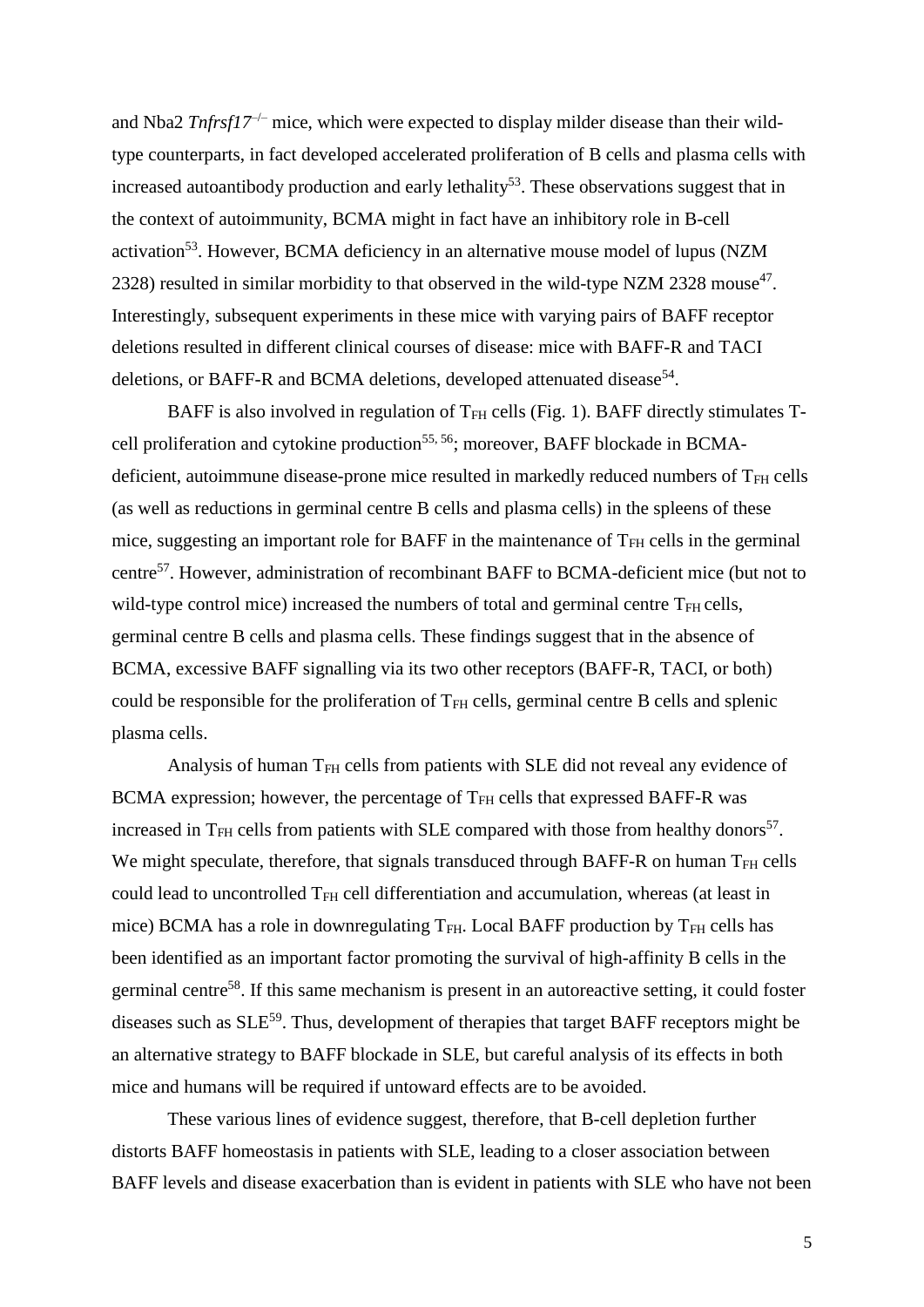treated with rituximab. This situation might arise because the loss of B cells following rituximab therapy largely removes the major 'users' of circulating BAFF, thereby raising serum BAFF levels<sup>[60](#page-11-4)</sup>. This mechanism, as well as the increased production of BAFF that drives B-cell repopulation, could contribute to the increased levels of BAFF observed in patients who relapse after rituximab therapy compared to both those in remission and those who experience flare prior to B-cell depletion<sup>[22](#page-9-9)</sup> (Fig. 2).

Changes in serum BAFF levels also correlate positively with changes in anti-dsDNA antibody levels during relapse or remission after rituximab treatment: higher BAFF levels during flare were associated with higher anti-dsDNA levels<sup>[22](#page-9-9)</sup>. Of greater concern is that consecutive flares in a proportion of previously rituximab-treated patients were characterized by incremental increases in both anti-dsDNA antibody and BAFF levels following each cycle of rituximab<sup>[22,](#page-9-9)</sup> (Fig. 3). Indeed, approximately half of patients who relapse following rituximab therapy show increasing levels of BAFF and a rise in anti-dsDNA antibody levels<sup>[22](#page-9-9)</sup>. These effects appear to be most marked in a subset of patients who undergo multiple cycles of rituximab therapy<sup>[22](#page-9-9)</sup>, highlighting a potential danger of successive rituximab treatments for some patients, especially as the most recent analysis of the efficacy of repeated infusions of rituximab revealed that one-third of the patients studied underwent three or more cycles of B-cell-depletion therapy<sup>[61](#page-11-5)</sup>. We envisage the existence of a BAFF-driven feedback loop between plasmablasts and  $T<sub>FH</sub>$  cells, gaining ever-increasing momentum with successive rituximab infusions, and leading to worsening disease and accumulating organ damage. This may only apply to patients whose post-rituximab flare is associated with anti-DNA antibodies. Further work is needed to establish the effects of repeated rituximab infusions in patients with SLE, and to elucidate the mechanisms controlling BAFF levels, B-cell repopulation and disease relapse.

A comparison of the repeated use of B-cell depleting therapy in SLE and in RA (in which rituximab has proven efficacy) reveals differences with respect to BAFF levels after rituximab treatment. Firstly, although BAFF levels are elevated in rituximab-treated patients with RA, each successive flare does not lead to further incremental increases in BAFF levels at onset of the next relapse<sup>[62](#page-11-6)</sup>. The authors concluded that elevated serum BAFF levels were not related to the presence of absence of active disease<sup>[62](#page-11-6)</sup>. These differences might contribute to why rituximab's effectiveness, including in patients receiving repeated courses of treatment, has been demonstrated in RA but not in SLE.

**The case for sequential therapy**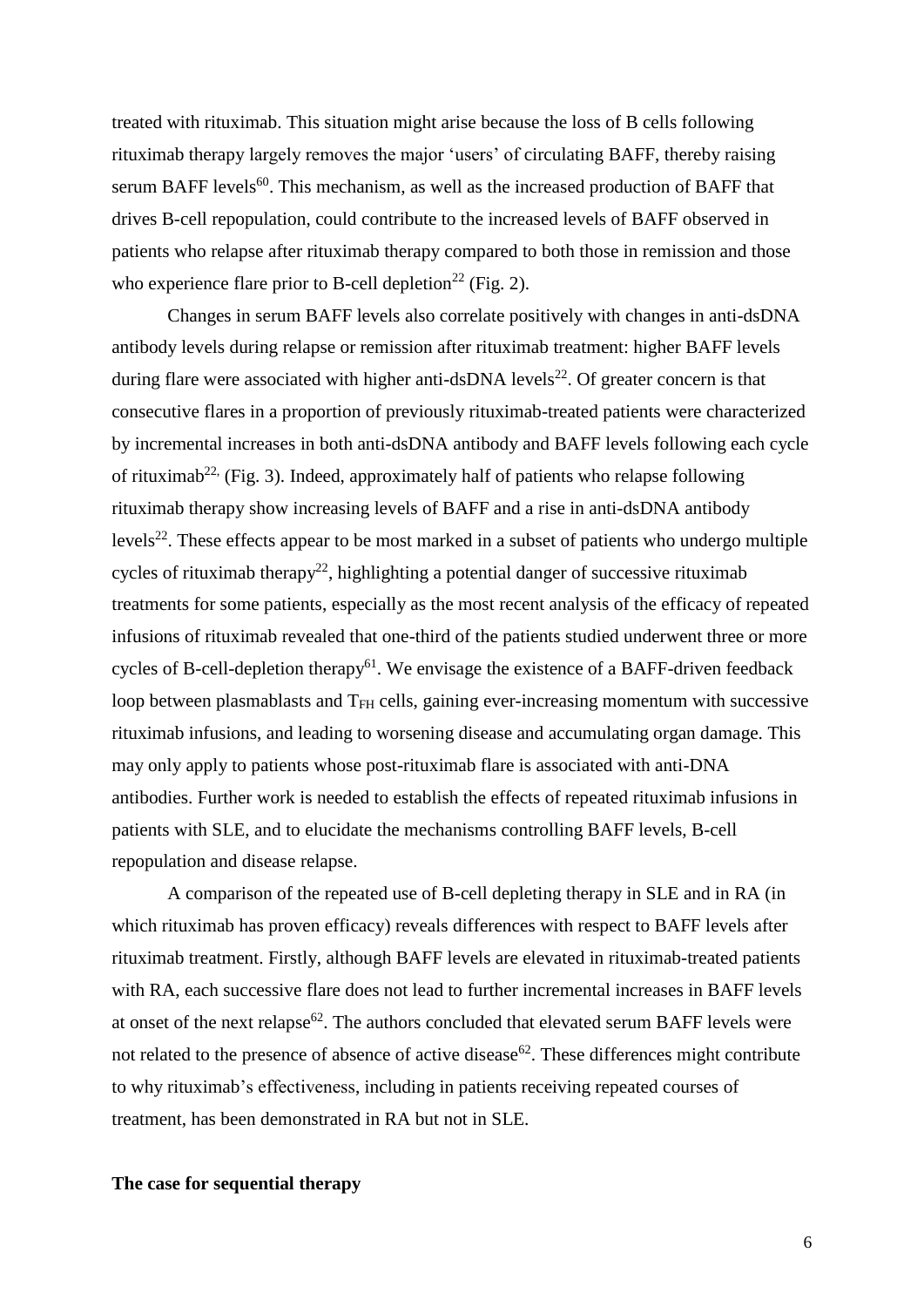The principle of targeting more than one pathogenetic mechanism to increase the efficacy of targeted therapies is gaining traction in several autoimmune disease settings. For example, multiple pathways could be targeted sequentially, to first induce remission and then to restore a state of immune tolerance to prevent reactivation of the disease process<sup>[63](#page-11-7)</sup>. A thorough understanding of the mechanism of action of each biological therapy is important in deciding which combinations will work best to prevent resurgence of disease.

The above evidence suggests that the increasing BAFF levels that can arise following repeated cycles of rituximab have the potential to create more aggressive disease and consequent organ damage for some patients with SLE. Thus, rituximab therapy might temporarily improve the disease but its repeated use could worsen patients' long term outcomes. An obvious solution would be to combine rituximab with BAFF blockade, an approach that has been previously proposed to achieve sustained remission in patients with  $SLE<sup>60</sup>$  $SLE<sup>60</sup>$  $SLE<sup>60</sup>$ . In mice, a combination of B-cell depletion and BAFF inhibition removes B cells in the marginal zone and follicular compartments more effectively than either treatment alone<sup>[64](#page-11-8)</sup>. Also in mice, a combination of B-cell depletion therapy and BAFF blockade was superior to B-cell depletion alone with respect to reducing the numbers of plasmablasts and plasma cells, as well as reducing disease severity, in three different models of lupus<sup>[65](#page-11-9)</sup>.

Belimumab has been used prior to rituximab treatment in patients with chronic lymphoid leukaemia. In this disease, the ability of natural killer (NK) cells to directly lyse malignant cells and to mediate antibody-dependent cell-mediated cytotoxicity is compromised. NK cells produce BAFF, particularly when activated, and this increase in BAFF enhances the metabolic activity of malignant cells and reduces their susceptibility to both direct NK-cell lysis and rituximab-induced antibody-dependent cell-mediated cytotoxicity.<sup>[66](#page-11-10)</sup> Pretreatment with belimumab restored the sensitivity of malignant cells to rituximab-induced NK cell lysis.

We propose that post-rituximab flares characterized by increasing BAFF levels, low B-cell numbers and high anti-dsDNA antibodies could be effectively addressed by administration of a BAFF-blocking agent immediately following B-cell depletion. Two trials of rituximab followed by belimumab therapy are currently recruiting: the open-label CALIBRATE study (Rituximab and Belimumab for Lupus Nephritis) [67](#page-11-11) and the SYNBIoSe study (Synergetic B-Cell Immodulation in SLE)<sup>[68](#page-11-12)</sup>. A third randomized and double-blinded trial (unlike the other two which are open label) comparing belimumab with standard care in patients after rituximab therapy (BEAT-LUPUS) will soon be recruiting in the UK. In addition to determining the efficacy of sequential B-cell-depleting and anti-BAFF therapy,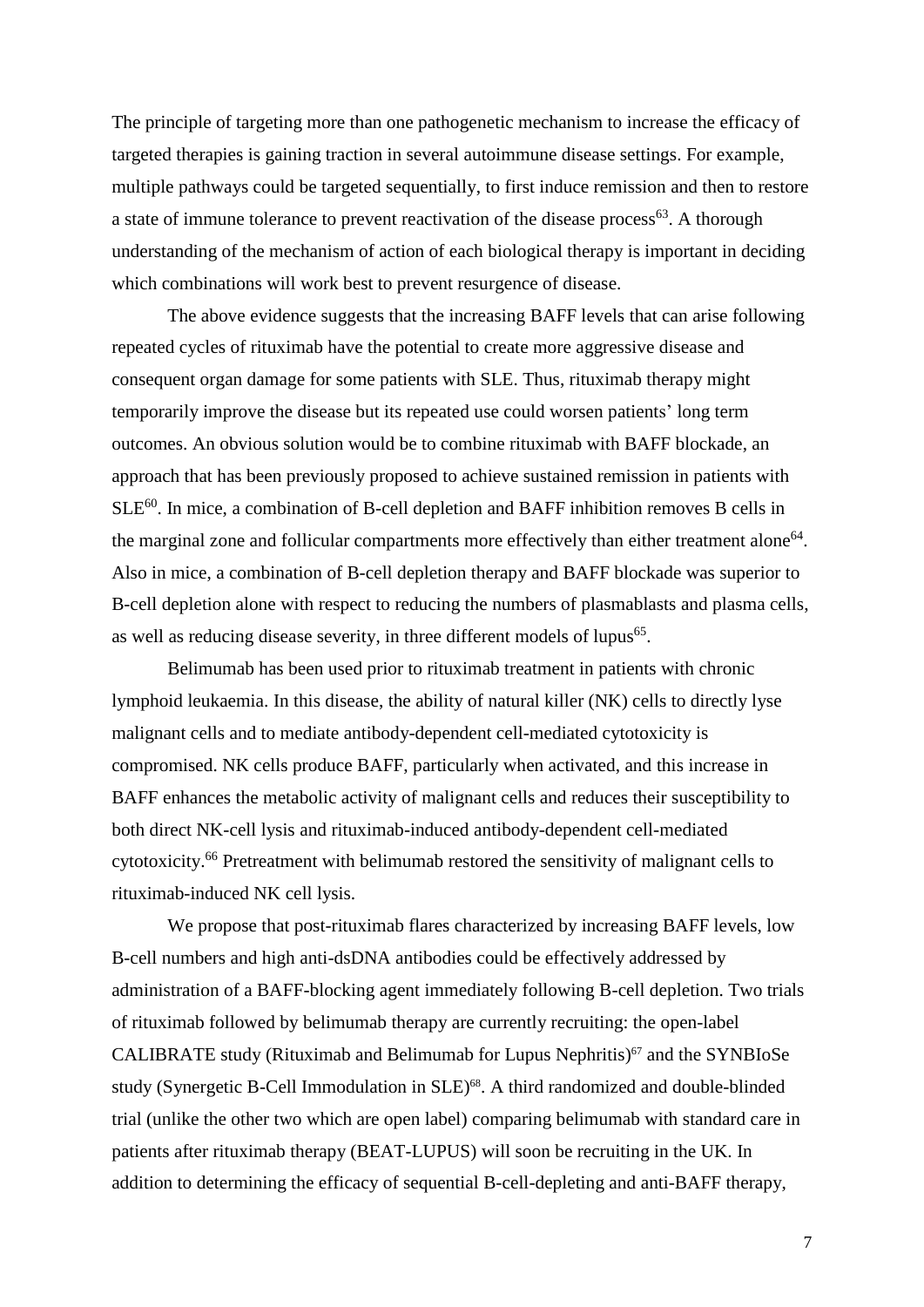these studies will provide a useful opportunity to dissect B-cell kinetics in rituximab-treated patients. Comparing the phenotype, clonal relationships, and the associated autoreactivity of B cells present at relapse and remission in rituximab-treated patients with SLE, with or without the addition of belimumab, will yield insight into the mechanisms of relapse and whether tolerance can be restored. As an alternative to belimumab, conventional immunosuppressive agents (such as mycophenolate mofetil) could potentially be administered to suppress the surge in BAFF levels post-rituximab, although our observations of incremental rises in BAFF levels usually occur on the background of either mycophenolate or azathioprine therapy.

Although belimumab and rituximab were administered together in preclinical studies in mice<sup>[64,](#page-11-8)[65](#page-11-9)</sup>, it is unclear whether simultaneous administration is required or indeed the safest approach. The duration and magnitude of B-cell depletion induced by simultaneous administration of combinations of belimumab and rituximab is unknown in patients. BAFF levels rise soon after rituximab therapy but it is very unusual for patients to experience an SLE flare before their B cell levels have risen to  $>0.01\times10^9$  cells/l, or before 2 months after rituximab therap[y](#page-8-5)<sup>6</sup>. We would accordingly recommend a flare-prevention strategy based on administration of belimumab 2 weeks after the final rituximab infusion (although we recognize that these timings might need to be revised). Such sequential administration might prevent the surge in BAFF levels from altering the B-cell autoreactive repertoire. Whether this approach would increase the patient's risk of infection is also unknown, although no safety signal was seen in mouse studies using combination B cell depletion and BAFF inhibition<sup>[64,](#page-11-8)[65](#page-11-9)</sup>. It would be important to monitor B-cell repopulation and immunoglobulin levels in patients receiving belimumab after rituximab as surrogate indicators of safety with respect to infection. Moreover, patient's responses to vaccination during and after this combination treatment are likely to be limited, and patients should be advised to receive relevant vaccines some time before rituximab and belimumab are administered.

### **Conclusions**

Successive disease flares after rituximab therapy in patients with SLE can be marked by rising levels of anti-dsDNA antibodies, a high frequency of plasmablasts, and mounting levels of BAFF. Sequential treatments with rituximab appear to cause these incremental increases in BAFF levels — which, in the setting of low B-cell numbers, enable autoreactive B cells to thrive. BAFF can also promote the formation of plasmablasts and T<sub>FH</sub> cells and, therefore, accelerate germinal centre activity, leading to the expansion of autoantibody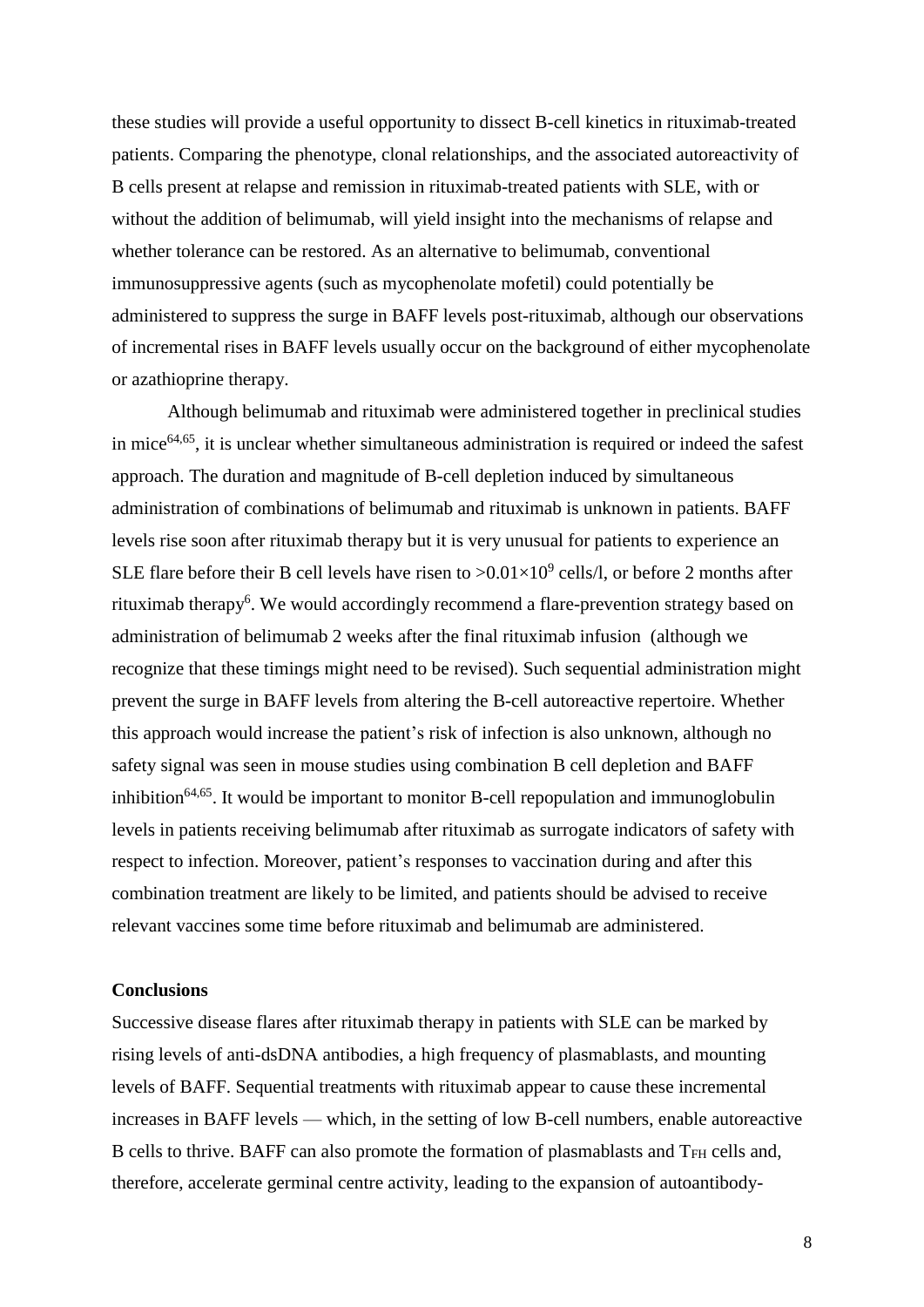secreting plasma cells. Compounding this effect, the early increase in plasmablast numbers after B-cell-depletion therapy enhances the formation of  $T<sub>FH</sub>$  cells, creating a positive feedback loop that perpetuates antibody-driven inflammation in SLE. This sequence of events could explain why some patients with SLE fail to respond (or become refractory) to B-cell depletion therapy.

The evidence presented above provides the rationale for the addition of BAFF inhibition to prevent flares in rituximab-treated lupus patients. Encouraging results have been obtained using this approach in animal models, and randomized controlled trials in humans are underway or about to start. If successful, this new treatment paradigm might prove a major leap forward in controlling SLE and inducing sustained remission in these patients.

Centre for Rheumatology, Division of Medicine, University College London, 5 University Street, London, WC1E 6JF, UK (M.R.E., C.W.).

# **Correspondence to: M.R.E.**

**[m.ehrenstein@ucl.ac.uk](mailto:m.ehrenstein@ucl.ac.uk)**

# **References**

<span id="page-8-0"></span>1. Thomas, G. et al. Mortality associated with systemic lupus erythematosus in France assessed by multiple cause-of-death analysis: The MORTALUP Study. *Arthritis Rheumatol* (2014).

<span id="page-8-1"></span>2. Furtado, J. & Isenberg, D.A. B cell elimination in systemic lupus erythematosus. *Clin Immunol* **146**, 90-103 (2013).

<span id="page-8-2"></span>3. Merrill, J.T. et al. Efficacy and safety of rituximab in moderately-to-severely active systemic lupus erythematosus: the randomized, double-blind, phase II/III systemic lupus erythematosus evaluation of rituximab trial. *Arthritis Rheum* **62**, 222-33 (2010).

<span id="page-8-3"></span>4. Merrill, J. et al. Assessment of flares in lupus patients enrolled in a phase II/III study of rituximab (EXPLORER). *Lupus* **20**, 709-16 (2011).

<span id="page-8-4"></span>5. Rovin, B.H. et al. Efficacy and safety of rituximab in patients with active proliferative lupus nephritis: the Lupus Nephritis Assessment with Rituximab study. *Arthritis Rheum* **64**, 1215-26 (2012).

<span id="page-8-5"></span>6. Lazarus, M.N., Turner-Stokes, T., Chavele, K.M., Isenberg, D.A. & Ehrenstein, M.R. B-cell numbers and phenotype at clinical relapse following rituximab therapy differ in SLE patients according to anti-dsDNA antibody levels. *Rheumatology (Oxford)* **51**, 1208-15 (2012).

<span id="page-8-6"></span>7. Vital, E.M. et al. B cell biomarkers of rituximab responses in systemic lupus erythematosus. *Arthritis Rheum* **63**, 3038-47 (2011).

<span id="page-8-7"></span>8. Odendahl, M. et al. Disturbed peripheral B lymphocyte homeostasis in systemic lupus erythematosus. *J Immunol* **165**, 5970-9 (2000).

<span id="page-8-8"></span>9. Jacobi, A.M. et al. Correlation between circulating CD27high plasma cells and disease activity in patients with systemic lupus erythematosus. *Arthritis Rheum* **48**, 1332-42 (2003).

<span id="page-8-9"></span>10. Bosma, A., Abdel-Gadir, A., Isenberg, D.A., Jury, E.C. & Mauri, C. Lipid-antigen presentation by CD1d(+) B cells is essential for the maintenance of invariant natural killer T cells. *Immunity* **36**, 477-90 (2012).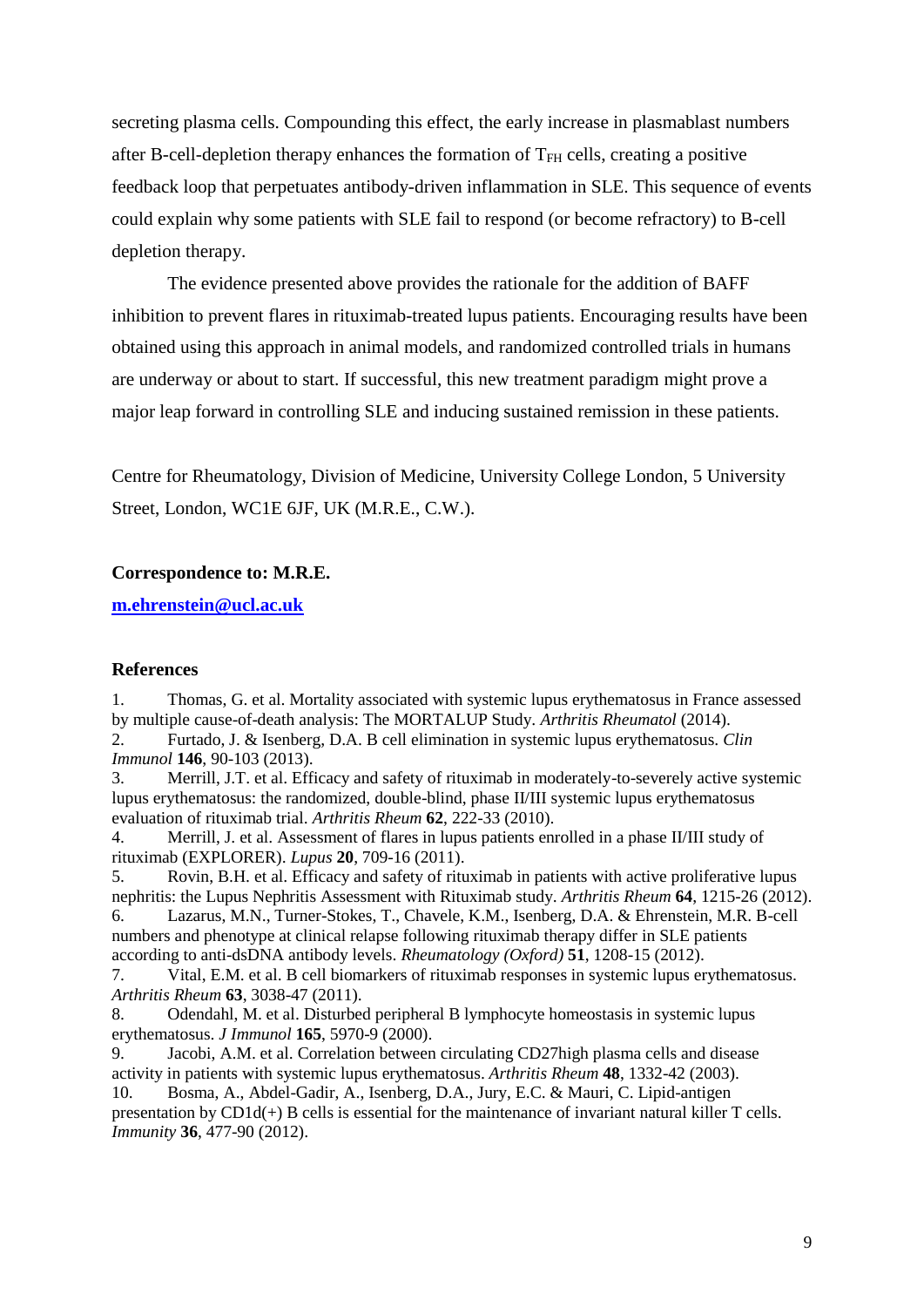<span id="page-9-0"></span>11. Chavele, K.M., Merry, E. & Ehrenstein, M.R. Cutting edge: circulating plasmablasts induce the differentiation of human T follicular helper cells via IL-6 production. *J Immunol* **194**, 2482-5 (2015).

<span id="page-9-1"></span>12. de Wit, J. et al. Human B cells promote T-cell plasticity to optimize antibody response by inducing coexpression of T(H)1/T(FH) signatures. *J Allergy Clin Immunol* **135**, 1053-60 (2015).

<span id="page-9-2"></span>13. Karnowski, A. et al. B and T cells collaborate in antiviral responses via IL-6, IL-21, and transcriptional activator and coactivator, Oct2 and OBF-1. *J Exp Med* **209**, 2049-64 (2012).

<span id="page-9-3"></span>14. Feng, X. et al. Inhibition of aberrant circulating Tfh cell proportions by corticosteroids in patients with systemic lupus erythematosus. *PLoS One* **7**, e51982 (2012).

15. Simpson, N. et al. Expansion of circulating T cells resembling follicular helper T cells is a fixed phenotype that identifies a subset of severe systemic lupus erythematosus. *Arthritis Rheum* **62**, 234-44 (2010).

16. Choi, J.Y. et al. Circulating follicular helper-like T cells in systemic lupus erythematosus: association with disease activity. *Arthritis Rheumatol* **67**, 988-99 (2015).

<span id="page-9-4"></span>17. Zhang, X. et al. Circulating CXCR5+CD4+helper T cells in systemic lupus erythematosus patients share phenotypic properties with germinal center follicular helper T cells and promote antibody production. *Lupus* (2015).

<span id="page-9-5"></span>18. Liarski, V.M. et al. Cell distance mapping identifies functional T follicular helper cells in inflamed human renal tissue. *Sci Transl Med* **6**, 230ra46 (2014).

<span id="page-9-6"></span>19. Linterman, M.A. et al. Follicular helper T cells are required for systemic autoimmunity. *J Exp Med* **206**, 561-76 (2009).

<span id="page-9-7"></span>20. Kim, Y.U., Lim, H., Jung, H.E., Wetsel, R.A. & Chung, Y. Regulation of autoimmune germinal center reactions in lupus-prone BXD2 mice by follicular helper T cells. *PLoS One* **10**, e0120294 (2015).

<span id="page-9-8"></span>21. Vital, E.M., Dass, S., Buch, M.H., Rawstron, A.C. & Emery, P. An extra dose of rituximab improves clinical response in rheumatoid arthritis patients with initial incomplete B cell depletion: a randomised controlled trial. *Ann Rheum Dis* **74**, 1195-201 (2015).

<span id="page-9-9"></span>22. Carter, L.M., Isenberg, D.A. & Ehrenstein, M.R. Elevated serum BAFF levels are associated with rising anti-double-stranded DNA antibody levels and disease flare following B cell depletion therapy in systemic lupus erythematosus. *Arthritis Rheum* **65**, 2672-9 (2013).

<span id="page-9-10"></span>23. Cancro, M.P., D'Cruz, D.P. & Khamashta, M.A. The role of B lymphocyte stimulator (BLyS) in systemic lupus erythematosus. *J Clin Invest* **119**, 1066-73 (2009).

<span id="page-9-11"></span>24. Cambridge, G. et al. B cell depletion therapy in systemic lupus erythematosus: relationships among serum B lymphocyte stimulator levels, autoantibody profile and clinical response. *Ann Rheum Dis* **67**, 1011-6 (2008).

<span id="page-9-12"></span>25. Cambridge, G. et al. Circulating levels of B lymphocyte stimulator in patients with rheumatoid arthritis following rituximab treatment: relationships with B cell depletion, circulating antibodies, and clinical relapse. *Arthritis Rheum* **54**, 723-32 (2006).

<span id="page-9-13"></span>26. Thien, M. et al. Excess BAFF rescues self-reactive B cells from peripheral deletion and allows them to enter forbidden follicular and marginal zone niches. *Immunity* **20**, 785-98 (2004).

<span id="page-9-14"></span>27. Lesley, R. et al. Reduced competitiveness of autoantigen-engaged B cells due to increased dependence on BAFF. *Immunity* **20**, 441-53 (2004).

28. Thorn, M., Lewis, R.H., Mumbey-Wafula, A., Kantrowitz, S. & Spatz, L.A. BAFF overexpression promotes anti-dsDNA B-cell maturation and antibody secretion. *Cell Immunol* **261**, 9- 22 (2010).

29. Liu, Z. & Davidson, A. BAFF and selection of autoreactive B cells. *Trends Immunol* **32**, 388- 94 (2011).

<span id="page-9-15"></span>30. Avery, D.T. et al. BAFF selectively enhances the survival of plasmablasts generated from human memory B cells. *J Clin Invest* **112**, 286-97 (2003).

<span id="page-9-16"></span>31. Balázs, M., Martin, F., Zhou, T. & Kearney, J. Blood dendritic cells interact with splenic marginal zone B cells to initiate T-independent immune responses. *Immunity* **17**, 341-52 (2002). 32. Joo, H. et al. Serum from patients with SLE instructs monocytes to promote IgG and IgA

<span id="page-9-17"></span>plasmablast differentiation. *J Exp Med* **209**, 1335-48 (2012).

<span id="page-9-18"></span>33. Mackay, F. et al. Mice transgenic for BAFF develop lymphocytic disorders along with autoimmune manifestations. *J Exp Med* **190**, 1697-710 (1999).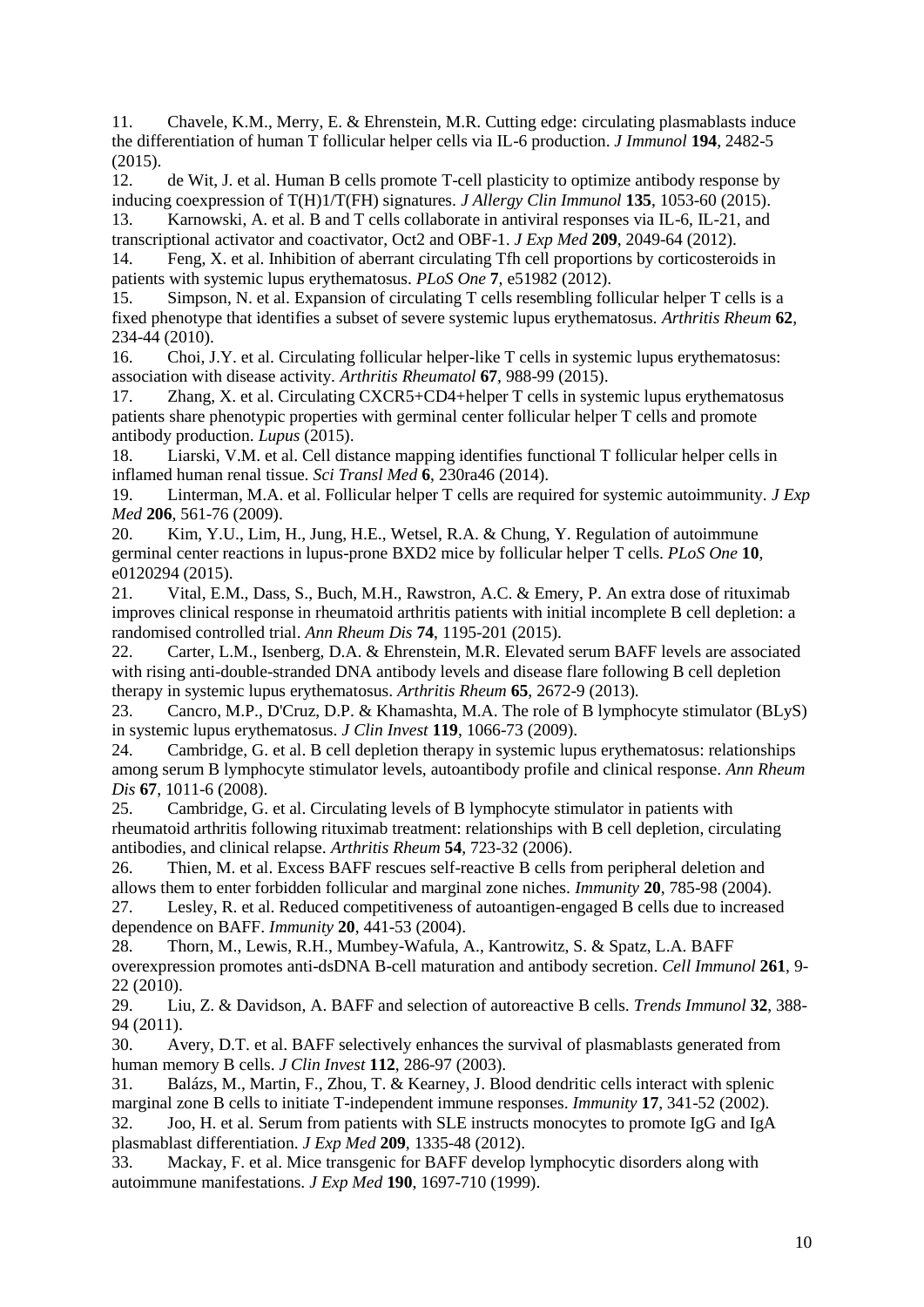<span id="page-10-0"></span>34. Khare, S.D. et al. Severe B cell hyperplasia and autoimmune disease in TALL-1 transgenic mice. *Proc Natl Acad Sci U S A* **97**, 3370-5 (2000).

<span id="page-10-1"></span>35. Gross, J.A. et al. TACI and BCMA are receptors for a TNF homologue implicated in B-cell autoimmune disease. *Nature* **404**, 995-9 (2000).

<span id="page-10-2"></span>36. Cheema, G.S., Roschke, V., Hilbert, D.M. & Stohl, W. Elevated serum B lymphocyte stimulator levels in patients with systemic immune-based rheumatic diseases. *Arthritis Rheum* **44**, 1313-9 (2001).

<span id="page-10-3"></span>37. Stohl, W. et al. B lymphocyte stimulator overexpression in patients with systemic lupus erythematosus: longitudinal observations. *Arthritis Rheum* **48**, 3475-86 (2003).

<span id="page-10-4"></span>38. Petri, M. et al. Association of plasma B lymphocyte stimulator levels and disease activity in systemic lupus erythematosus. *Arthritis Rheum* **58**, 2453-9 (2008).

<span id="page-10-5"></span>39. Zhao, L.D. et al. Expressions of BAFF/BAFF receptors and their correlation with disease activity in Chinese SLE patients. *Lupus* **19**, 1534-49 (2010).

<span id="page-10-6"></span>40. Lopez, P. et al. Interferon-alpha-induced B-lymphocyte stimulator expression and mobilization in healthy and systemic lupus erthymatosus monocytes. *Rheumatology (Oxford)* **53**, 2249-58 (2014).

41. Panchanathan, R. & Choubey, D. Murine BAFF expression is up-regulated by estrogen and interferons: implications for sex bias in the development of autoimmunity. *Mol Immunol* **53**, 15-23 (2013).

42. Litinskiy, M.B. et al. DCs induce CD40-independent immunoglobulin class switching through BLyS and APRIL. *Nat Immunol* **3**, 822-9 (2002).

<span id="page-10-7"></span>43. Abu-Rish, E.Y., Amrani, Y. & Browning, M.J. Toll-like receptor 9 activation induces expression of membrane-bound B-cell activating factor (BAFF) on human B cells and leads to increased proliferation in response to both soluble and membrane-bound BAFF. *Rheumatology (Oxford)* **52**, 1190-201 (2013).

<span id="page-10-8"></span>44. Mosak, J. & Furie, R. Breaking the ice in systemic lupus erythematosus: belimumab, a promising new therapy. *Lupus* **22**, 361-71 (2013).

<span id="page-10-9"></span>45. Isenberg, D.A. et al. Efficacy and safety of subcutaneous tabalumab in patients with systemic lupus erythematosus: results from ILLUMINATE-1, a 52-week, phase III, multicentre, randomised, double-blind, placebo-controlled study. *Ann Rheum Dis* (2015).

<span id="page-10-10"></span>46. Merrill, J.T. et al. Efficacy and safety of subcutaneous tabalumab, a monoclonal antibody to B-cell activating factor, in patients with systemic lupus erythematosus: results from ILLUMINATE-2, a 52-week, phase III, multicentre, randomised, double-blind, placebo-controlled study. *Ann Rheum Dis* (2015).

<span id="page-10-11"></span>47. Jacob, C.O. et al. Development of systemic lupus erythematosus in NZM 2328 mice in the absence of any single BAFF receptor. *Arthritis Rheum* **65**, 1043-54 (2013).

<span id="page-10-12"></span>48. Zheng, N., Wang, D., Ming, H., Zhang, H. & Yu, X. BAFF promotes proliferation of human mesangial cells through interaction with BAFF-R. *BMC Nephrol* **16**, 72 (2015).

<span id="page-10-13"></span>49. Figgett, W.A. et al. Deleting the BAFF receptor TACI protects against systemic lupus erythematosus without extensive reduction of B cell numbers. *J Autoimmun* **61**, 9-16 (2015).

<span id="page-10-14"></span>50. O'Connor, B.P. et al. BCMA is essential for the survival of long-lived bone marrow plasma cells. *J Exp Med* **199**, 91-8 (2004).

<span id="page-10-15"></span>51. Vincent, F.B., Morand, E.F., Schneider, P. & Mackay, F. The BAFF/APRIL system in SLE pathogenesis. *Nat Rev Rheumatol* **10**, 365-73 (2014).

<span id="page-10-16"></span>52. Coquery, C.M. & Erickson, L.D. Regulatory roles of the tumor necrosis factor receptor BCMA. *Crit Rev Immunol* **32**, 287-305 (2012).

<span id="page-10-17"></span>53. Jiang, C., Loo, W.M., Greenley, E.J., Tung, K.S. & Erickson, L.D. B cell maturation antigen deficiency exacerbates lymphoproliferation and autoimmunity in murine lupus. *J Immunol* **186**, 6136- 47 (2011).

<span id="page-10-18"></span>54. Jacob, C.O. et al. Differential Development of Systemic Lupus Erythematosus in NZM 2328 Mice Deficient in Discrete Pairs of BAFF Receptors. *Arthritis Rheumatol* **67**, 2523-35 (2015).

<span id="page-10-19"></span>55. Huard, B., Schneider, P., Mauri, D., Tschopp, J. & French, L.E. T cell costimulation by the TNF ligand BAFF. *J Immunol* **167**, 6225-31 (2001).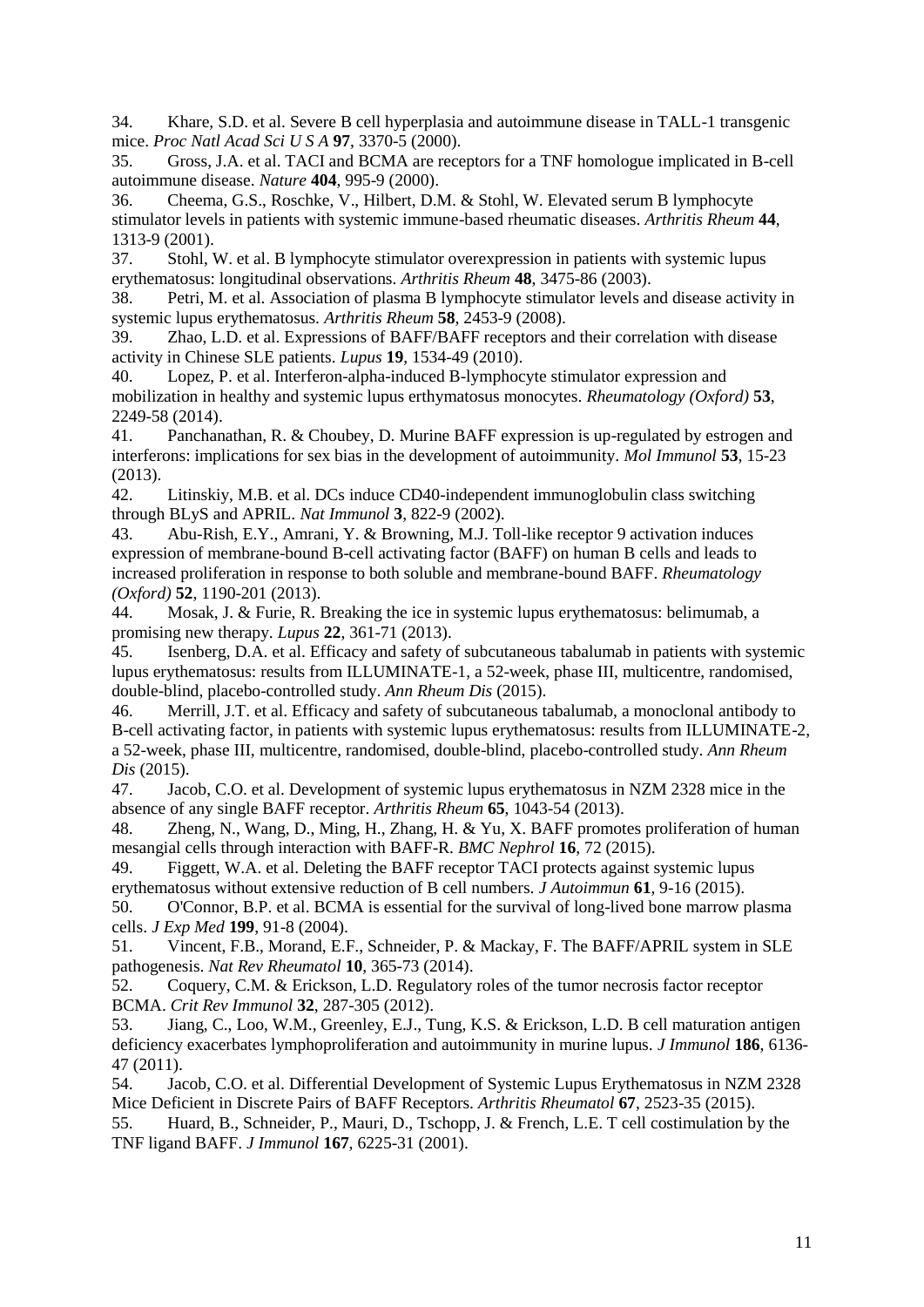<span id="page-11-0"></span>56. Ng, L.G. et al. B cell-activating factor belonging to the TNF family (BAFF)-R is the principal BAFF receptor facilitating BAFF costimulation of circulating T and B cells. *J Immunol* **173**, 807-17 (2004).

<span id="page-11-1"></span>57. Coquery, C.M. et al. BAFF regulates follicular helper t cells and affects their accumulation and interferon-γ production in autoimmunity. *Arthritis Rheumatol* **67**, 773-84 (2015).

<span id="page-11-2"></span>58. Goenka, R. et al. Local BLyS production by T follicular cells mediates retention of high affinity B cells during affinity maturation. *J Exp Med* **211**, 45-56 (2014).

<span id="page-11-3"></span>59. Goenka, R., Scholz, J.L., Sindhava, V.J. & Cancro, M.P. New roles for the BLyS/BAFF family in antigen-experienced B cell niches. *Cytokine Growth Factor Rev* **25**, 107-13 (2014). 60. Scholz, J.L. & Cancro, M.P. Resolve, revise, and relax: the 3 Rs of B cell repertoire adjustment. *Immunol Lett* **143**, 2-8 (2012).

<span id="page-11-5"></span><span id="page-11-4"></span>61. Turner-Stokes, T. et al. The efficacy of repeated treatment with B-cell depletion therapy in systemic lupus erythematosus: an evaluation. *Rheumatology (Oxford)* **50**, 1401-8 (2011).

<span id="page-11-6"></span>62. Cambridge, G. et al. The effect of B-cell depletion therapy on serological evidence of B-cell and plasmablast activation in patients with rheumatoid arthritis over multiple cycles of rituximab treatment. *J Autoimmun* **50**, 67-76 (2014).

<span id="page-11-7"></span>63. Smilek, D.E., Ehlers, M.R. & Nepom, G.T. Restoring the balance: immunotherapeutic combinations for autoimmune disease. *Dis Model Mech* **7**, 503-13 (2014).

<span id="page-11-8"></span>64. Gong, Q. et al. Importance of cellular microenvironment and circulatory dynamics in B cell immunotherapy. *J Immunol* **174**, 817-26 (2005).

<span id="page-11-9"></span>65. Lin, W. et al. Dual B cell immunotherapy is superior to individual anti-CD20 depletion or BAFF blockade in murine models of spontaneous or accelerated lupus. *Arthritis Rheumatol* **67**, 215- 24 (2015).

<span id="page-11-10"></span>66. Wild, J. et al. Neutralization of (NK-cell-derived) B-cell activating factor by Belimumab restores sensitivity of chronic lymphoid leukemia cells to direct and Rituximab-induced NK lysis. *Leukemia* (2015).

<span id="page-11-11"></span>67. [https://clinicaltrials.gov/ct2/show/NCT02260934.](https://clinicaltrials.gov/ct2/show/NCT02260934)

<span id="page-11-12"></span>68. [https://clinicaltrials.gov/ct2/show/NCT02284984.](https://clinicaltrials.gov/ct2/show/NCT02284984)

# **Author contributions**

Both authors contributed to all aspects of the article: researching data for the article, writing

the manuscript, discussions of its content and review or editing of manuscript before

submission.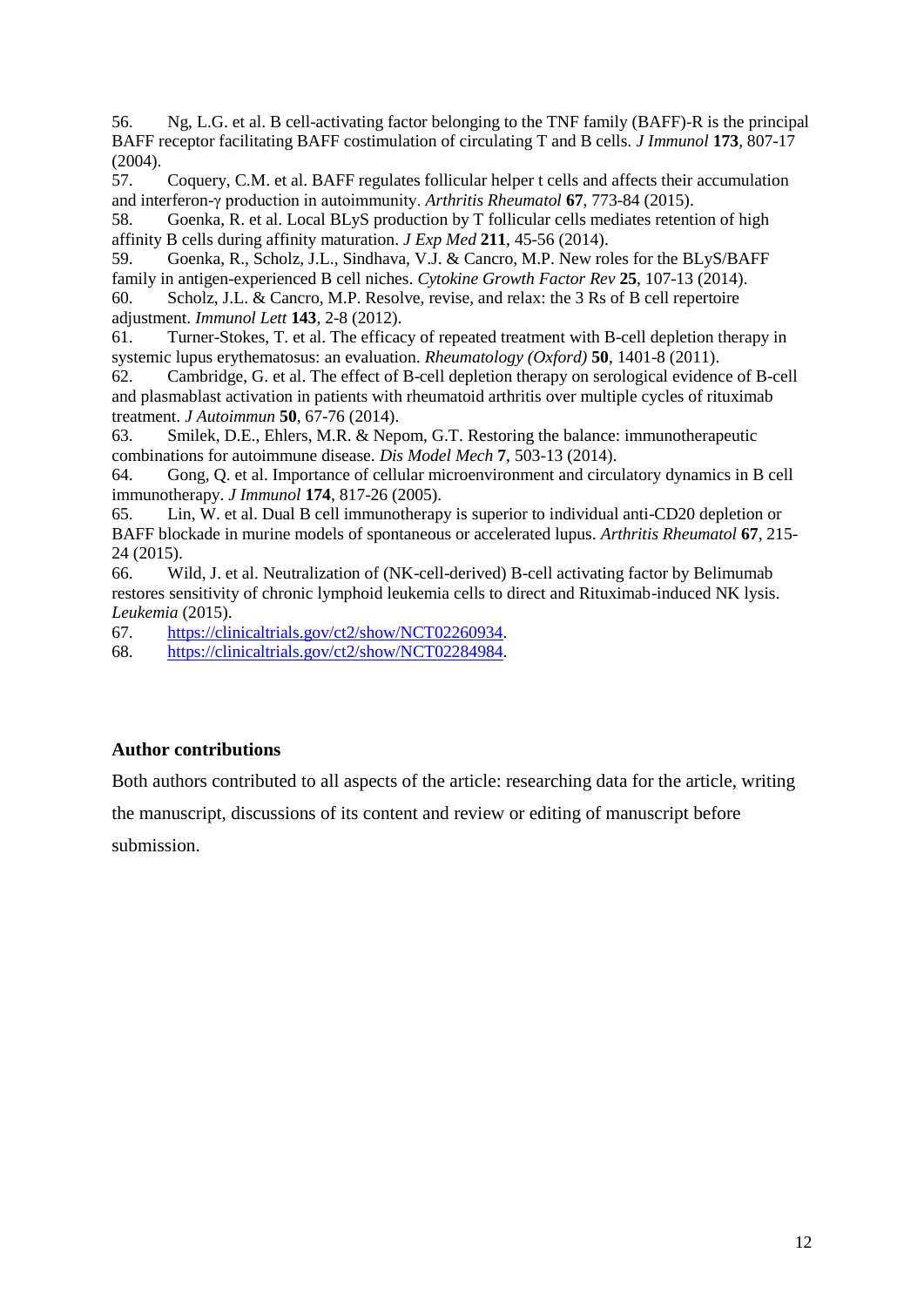### **Figure legends**

**Figure 1: BAFF activates and perpetuates interactions between plasmablasts and TFH cells in SLE**. SLE is characterized by increased proportions of circulating plasmablasts and TFH cells. Dendritic cells in patients with SLE produce BAFF, which stimulates plasmablast differentiation. The role of plasmablasts is not limited to the production of pathogenic autoantibodies; they also induce the differentiation of  $T<sub>FH</sub>$  cells, via IL-6, which in turn stimulates plasmablast formation, via IL-21. T<sub>FH</sub> cells from lupus-prone mice express both BAFF-R and BCMA, but T<sub>FH</sub> cells from patients with SLE have so far been shown to express only BAFF-R. Thus, the BAFF surge that is characteristic of post-rituximab flares of SLE serves to perpetuate plasmablasts and T<sub>FH</sub> cells, creating a positive feedback loop and worsening antibody-driven inflammation. Furthermore, T<sub>FH</sub> cells in germinal centres can also produce BAFF, thereby promoting the survival of high-affinity germinal centre B cells. Excess BAFF produced by  $T<sub>FH</sub>$  cells might provide the necessary survival signals to foster autoreactive B cells in SLE.

**Figure 2: The relationship between BAFF, ant-DNA antibodies and B-cell numbers in SLE, before and after rituximab therapy**. Active SLE (SLE relapse pre-rituximab therapy) is associated with a modest B-cell lymphopenia and an increased proportion of plasmablasts, compared with the situation in healthy individuals. Those patients who flare after treatment with rituximab with elevated anti-DNA antibodies also have high BAFF levels, often with very low B cell numbers among which autoreactive plasmablasts predominate. This phenomenon can be compounded by repeated rituximab infusions (see also Figure 3). By contrast, patients who remain in remission after B-cell depletion have moderate BAFF levels. Understanding the relationship between BAFF levels, B cell subsets and SLE flare will be crucial for the appropriate selection of therapy in these patients.

**Figure 3: The effects of repeated rituximab infusions on anti-dsDNA antibody levels in a patient with SLE**. The patient presented at the age of 26 years with fevers, arthritis and serositis, and was diagnosed with systemic lupus erythematosus (SLE). She was positive for antinuclear antibodies, anti-dsDNA antibodies, antiribonucleoprotein antibodies and anti-Ro antibodies. She failed to respond to conventional treatment with azathioprine, hydroxychloroquine and methotrexate, and went on to develop lupus nephritis. Increasing disease activity led to the commencement of cyclophosphamide and rituximab therapy. Despite several cycles of rituximab over a 5-year period she progressed to end-stage renal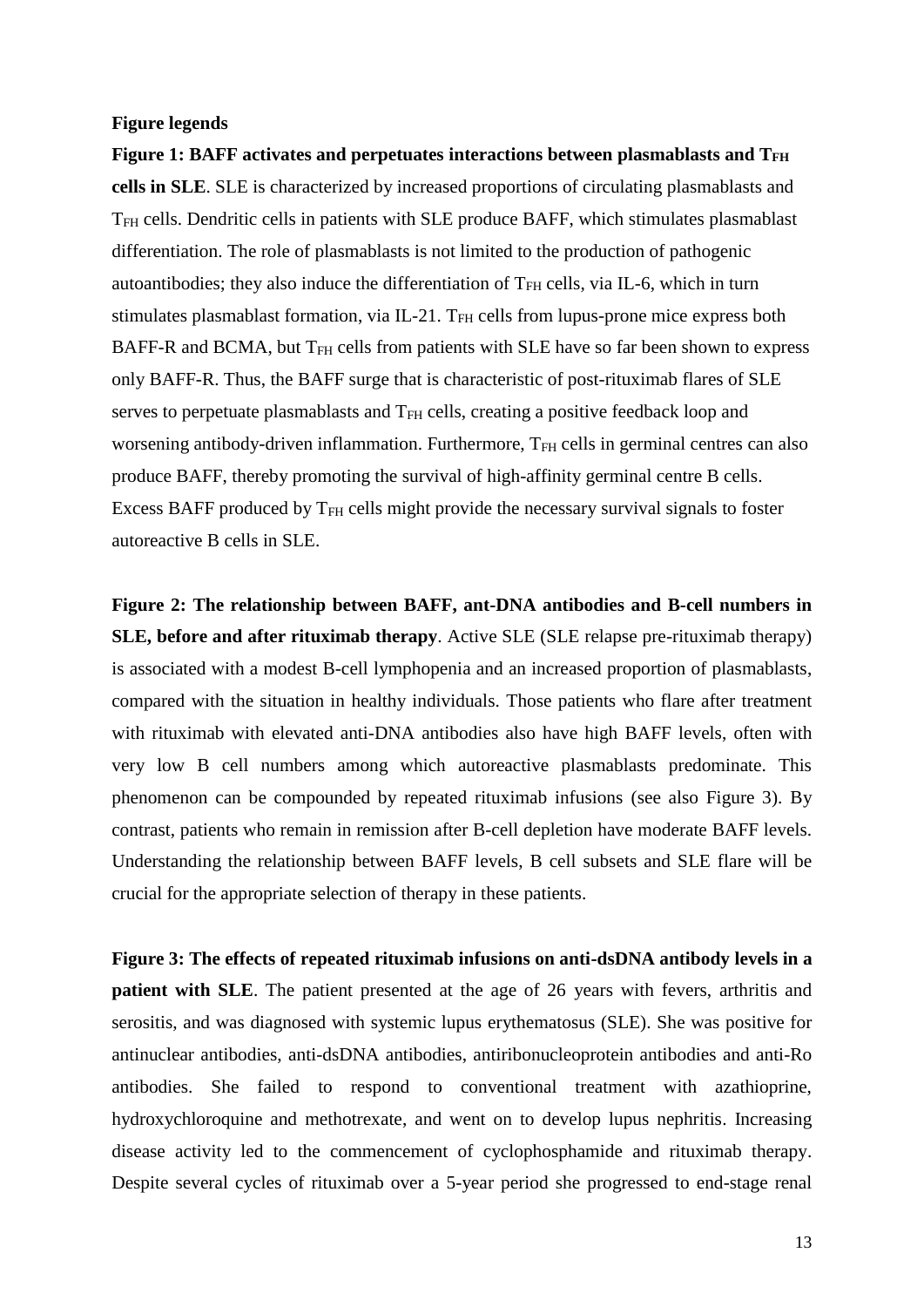failure. Her anti-dsDNA antibody levels showed a stepwise increase after almost every rituximab infusion despite low numbers of B cells. B-cell numbers and anti-dsDNA antibody levels are shown, with rituximab treatments indicated by blue arrows.